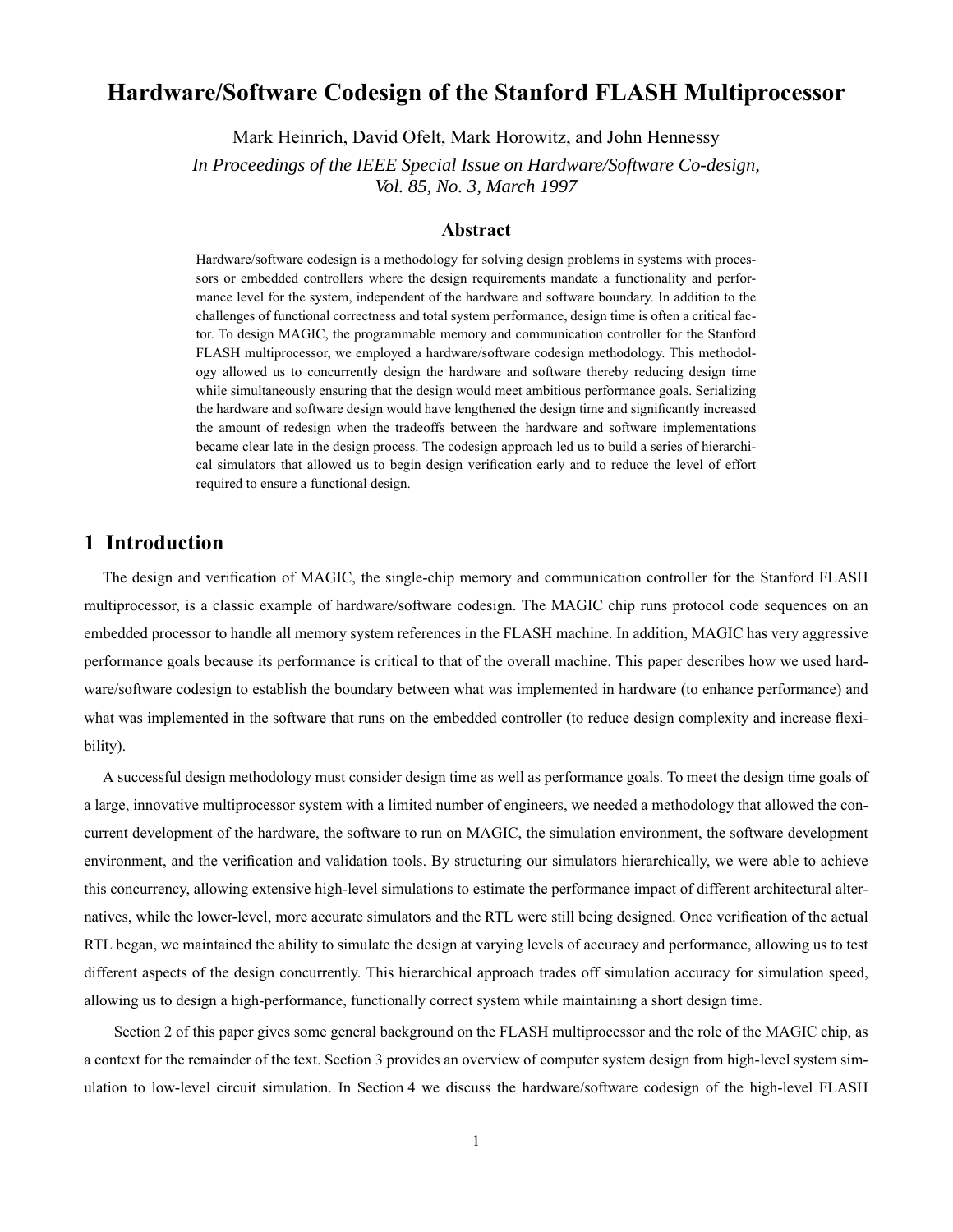architecture, and detail the simulation techniques we adopted. Section 5 shows how the same methodology carries over into the verification and validation of MAGIC. Section 6 summarizes the major themes, and highlights the advantages that hardware/software codesign brought to the FLASH design.

### **2 FLASH Architecture**

The Stanford FLASH multiprocessor [KOH+94] is a general-purpose multiprocessor designed to scale up to 4096 nodes. It supports applications which communicate implicitly via a shared address space (*shared memory* applications), as well as applications that communicate explicitly via the exchange of messages (*message passing* applications). Both types of communication take advantage of underlying hardware support. This support is implemented in the MAGIC chip, the communication controller and hub of a FLASH node. Rather than build the shared memory and message passing support directly into state machines in MAGIC, we embedded a programmable *protocol processor* in MAGIC that can run software code sequences to implement both communication protocols. Since these protocols can be quite complex, this greatly simplifies the hardware design process, and reduces the risk of fabricating a chip that does not work. A programmable protocol processor also gives us great flexibility in the types of communication protocols we can run, and allows us to debug and tune protocols or write totally new protocols even after the machine is built.



*Figure 1.* Stanford FLASH architecture showing the critical position of the MAGIC chip.

The structure of a FLASH node, and the central location of the MAGIC chip is shown in Figure 1. The MAGIC chip integrates interfaces to the main processor, memory system, I/O system, and network with the programmable protocol processor. As the heart of a FLASH node, MAGIC must concurrently process requests from all its external interfaces and ensure that they are handled quickly enough to maintain the performance goals of the machine. Thus, its principal function is that of a data transfer crossbar connecting the various interfaces on the FLASH node. However, MAGIC also needs to perform bookkeeping to implement the communication protocol. It is the protocol processor which handles these control decisions, and properly directs data from one interface to another.

In the MAGIC design we needed to control data movement in a protocol-dependent fashion without adversely affecting performance. As we will describe in Section 4.2, our initial high-level simulations concentrated on design alternatives that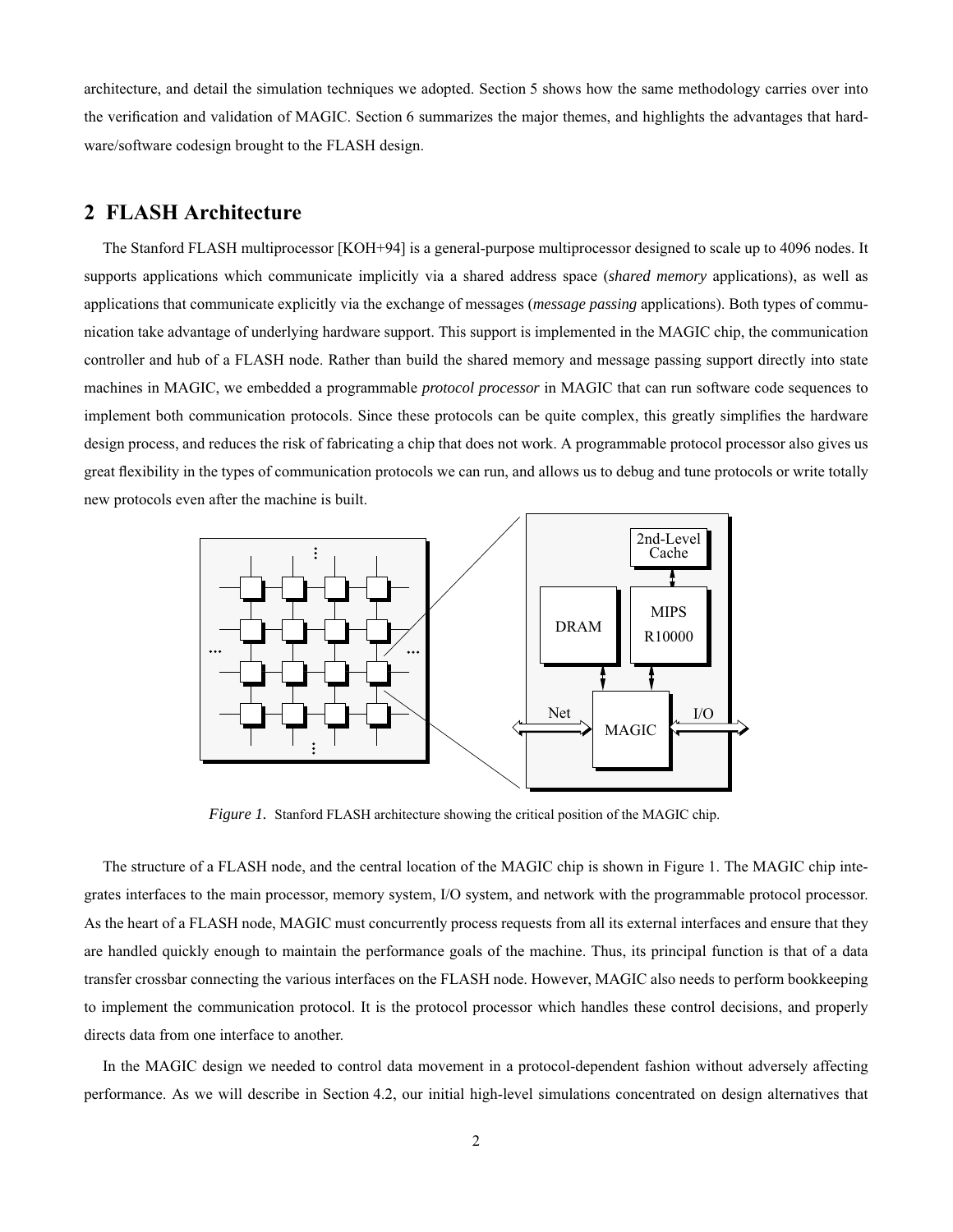

*Figure 2.* MAGIC Architecture showing how the programmable protocol processor handles the interpretation of messages within the control pipeline, while data transfer and the input and output functions are handled in hardware.

achieved this goal. The end result was the separation of the data-transfer logic from the control logic, as shown in Figure 2. The data transfer logic is implemented in hardware to achieve low-latency, high-bandwidth data transfers. When data enters the MAGIC chip it is placed in an on-chip dedicated data buffer and remains there until it leaves the chip, avoiding unnecessary data copying. To manage the complexity of the shared memory and messaging protocols, we implement them in software (called *handlers*) that runs on the embedded protocol processor. The protocol processor is a simple two-way issue 64-bit RISC processor with no hardware interlocks, no floating point capability, no TLB or virtual memory management, and no interrupts or restartable exceptions.

Figure 3 shows a more detailed block diagram of the MAGIC chip. When MAGIC receives a request from one of its external interfaces the message header is passed along to the *inbox*, where it is pushed through a hardware dispatch table that determines the starting program counter for the appropriate handler. The protocol processor jumps to that program counter and executes the handler, which is responsible for updating any protocol state information, as well as sending other protocol messages if needed. The mechanics of any outgoing message sends are handled by the *outbox*. The inbox, protocol processor, and outbox thus form a control macro-pipeline, which can be operating on up to three different requests simultaneously. The control macro-pipeline lowers the request latency through the MAGIC chip and eases the burden on the protocol processor. To avoid consuming excessive memory bandwidth, protocol code is stored in an on-chip instruction cache, and data structures for the communication protocol are accessed via an off-chip data cache. Both caches are backed by normal main memory.

The MAGIC chip is being fabricated as a standard-cell ASIC with the cooperation of LSI Logic. The die is 256mm<sup>2</sup> and contains approximately 250,000 gates and 220,000 bits of memory, making it large by ASIC standards. One of our 18 on-chip memories is a custom, 6-port memory that implements 16 128-byte data buffers, the key to our hardware data-transfer mechanism. The target clock frequency for the chip is 100 MHz.

 The combination of multiple interfaces, aggressive macro-pipelining, and the necessity of handling multiple outstanding requests from the main processor makes MAGIC inherently multithreaded, posing complex verification and performance chal-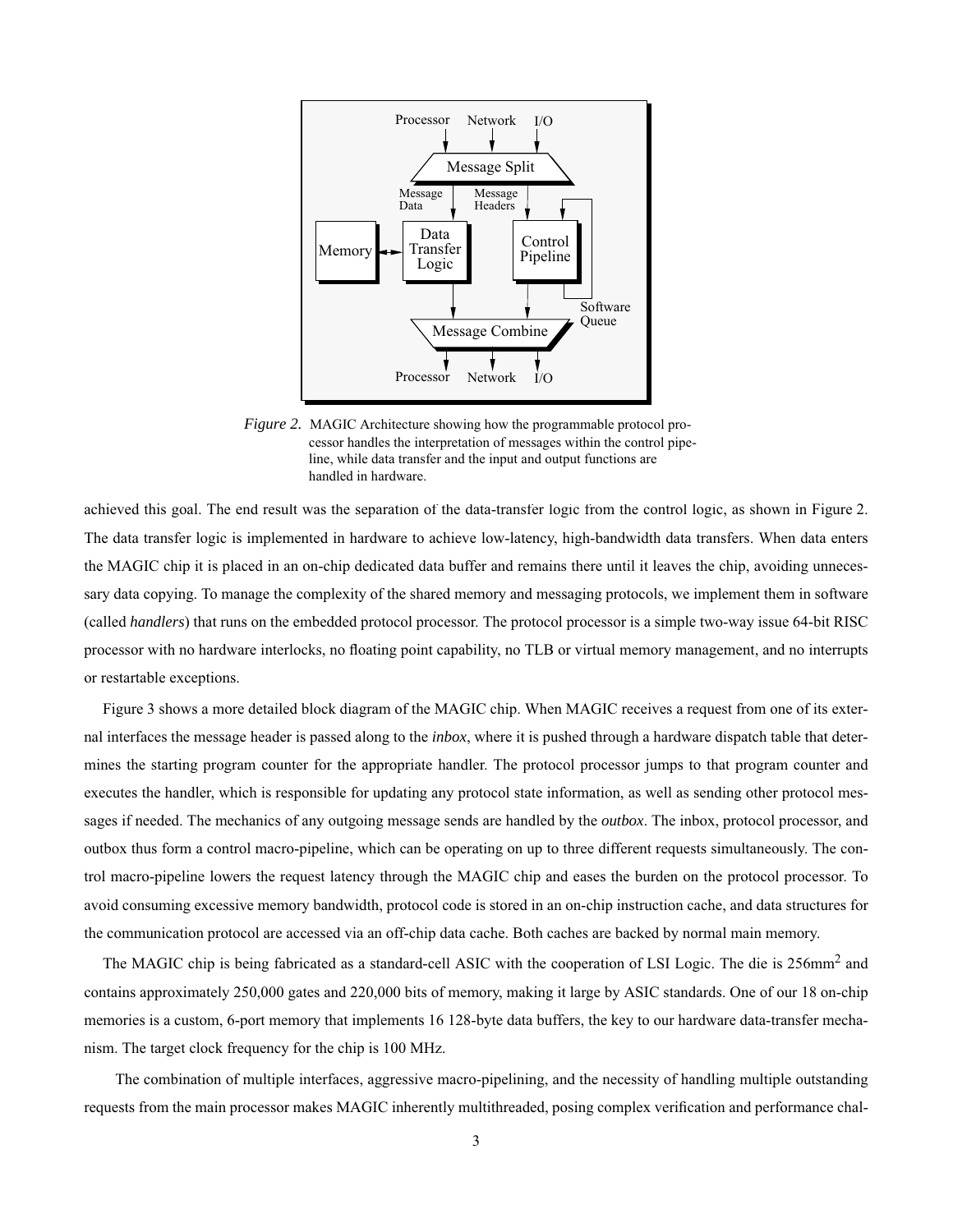

*Figure 3.* High-level MAGIC block diagram, showing the control macro-pipeline.

lenges. The next section discusses general approaches to designing computer systems and surveys traditional simulation tools. Section 4 and Section 5 follow with the specific hardware/software codesign methodology we followed to meet these challenges.

### **3 General Approaches to Computer System Design**

The design of a computer system must start with a specification of desired performance. For a general purpose processor, this is usually "as fast as possible" given technology or cost limitations. In an embedded system, there is usually a specific task that needs to be performed and the system performance is whatever is necessary to get that task done within a certain time constraint. Once the general system performance goal has been established, the design process works in a traditional top-down approach (as shown in Figure 4), successively increasing the level of design detail. In a computer system, the next step after setting system performance goals is determining the Instruction Set Architecture (ISA), followed closely by the design of the processor pipeline, and finally, the memory system. Once the architecture is set, the design implementation phase begins—first the RTL, then the gate-level design, and if necessary, circuit-level design.

At each step in the design process, the design must be in a form amenable to simulation. Design specifications that are written, but cannot be simulated are simply too ambiguous and incomplete. The ability to simulate each level of the design is critical, since it allows both performance and correctness validation to occur at all stages of the design process. To determine overall system performance using simulation, a set of benchmarks is needed. For a general purpose computer, there are a large number of existing benchmarks such as SPEC95, NAS, Livermore Loops, STREAMS, lmbench, Linpack, and TPC-A,B,C [SPEC95][NAS85][MS96][LIN88][TPC93][HP90]. A computer system targeted for a particular market segment may stress certain benchmarks over others. For example, a commercial database server will concentrate on the TPC suite which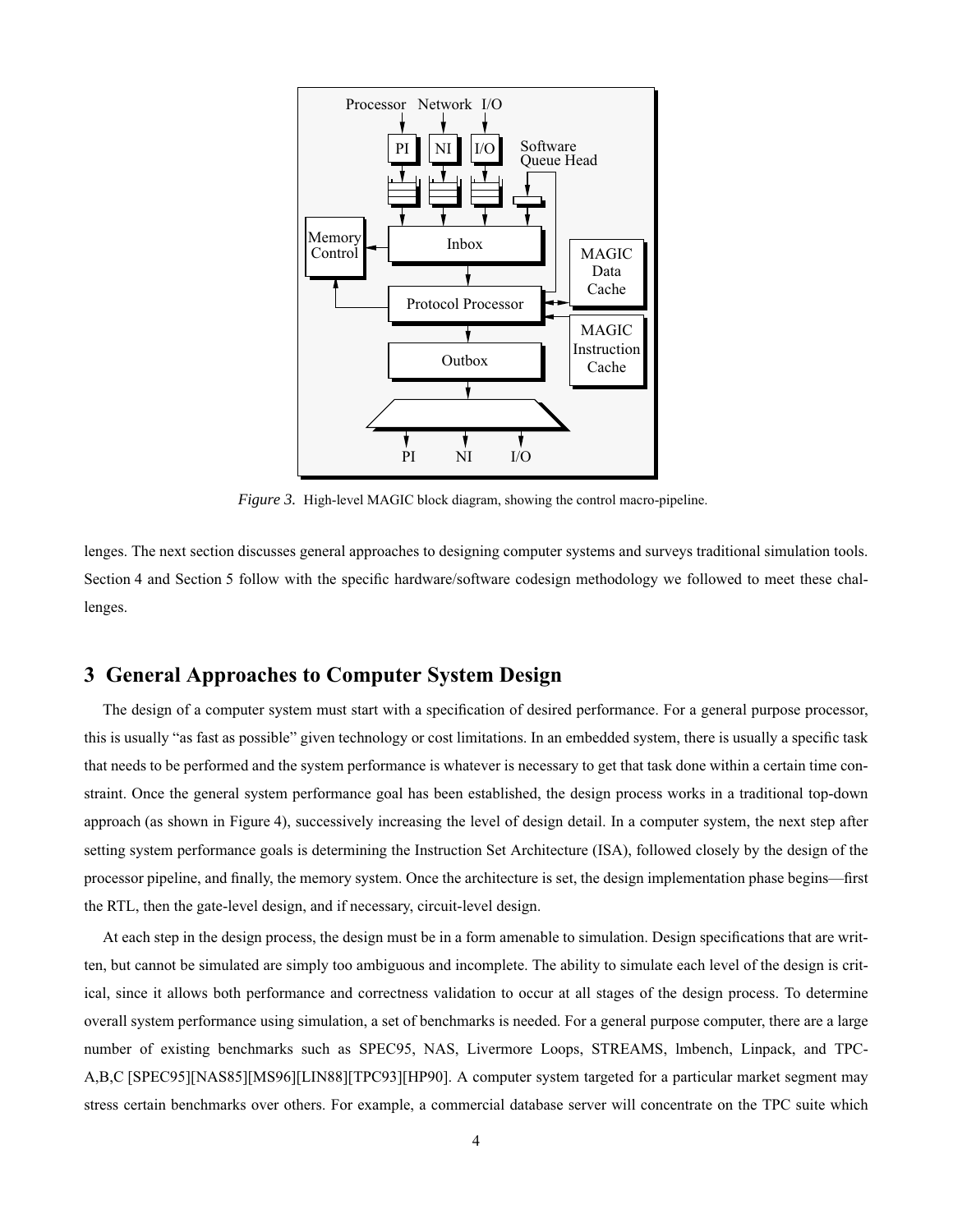

*Figure 4.* Flowchart of a top-down approach to computer system design.

show overall system database performance, and will probably ignore Linpack, which is purely a measure of floating point capability. Embedded systems will use the intended application as a benchmark. A microcontroller for a toaster needs to be fast enough to react to the toast-is-burning sensor before the bread is charcoal.

When specifying the highest level of the system, the two main design tasks are to partition the design into major blocks and to specify the performance requirements of each block. Much of the evaluation in this phase is done with pencil and paper, since it is difficult to simulate partial or incomplete designs. Once a small number of likely design alternatives emerge, more detailed analysis is necessary. The simplest evaluation strategy is to use a spreadsheet that combines initial performance estimates for each block with event counts from a previous system or from synthetic benchmarks. This level of analysis points out bandwidth and latency problems, and validates the performance targets of each system partition.

After the system has been partitioned, and the general performance targets for the processor have been determined, the next step is to specify the ISA. After choosing an initial set of instructions, the designer can write critical sections of code and crit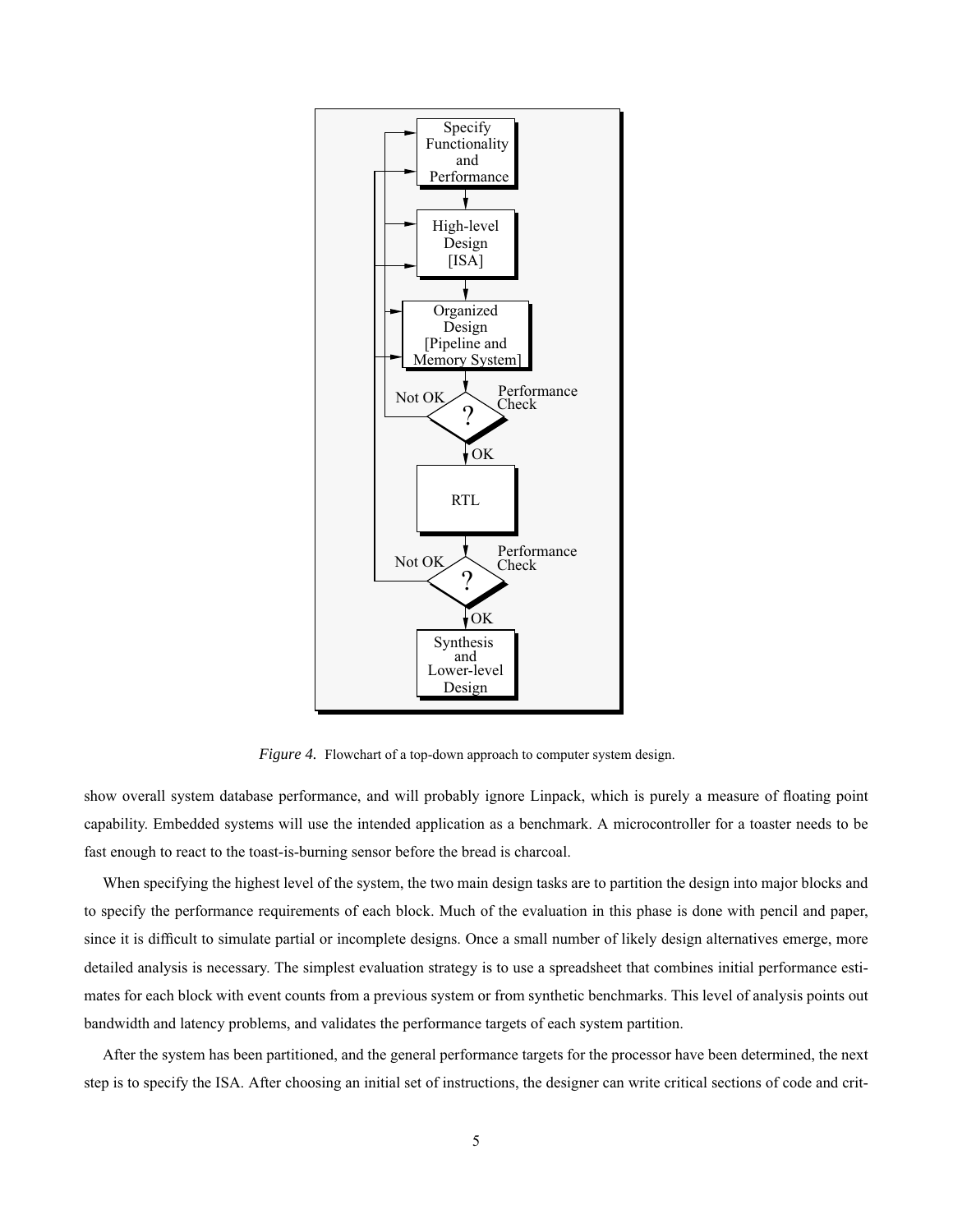ical loops of code (by hand at this point) to ensure that the ISA meets its performance goals. The next step is to run real benchmarks on a simple simulator that assigns fixed latencies to all instructions [Smith91][BL94]. To get accurate results, there should be code generation tools available at this point. If they are not available, then both the number of different benchmarks, and the ability to simulate design space alternatives will be severely limited. If the ISA is already fixed, then the designer may still want to evaluate additions to the ISA. Recently, many of the major microprocessors have done exactly this when they added multimedia instructions to existing ISAs [TON+96][PW96][Lee96]. In cases where no new instructions are being added, the architects can jump straight into pipeline simulation. The pipeline simulator adds in the low-level details of the microarchitecture. It is important to evaluate the processor at this level, because interactions between instructions and limited resources in the implementation can have a large impact on performance.

At some point, the ISA and the pipeline specifications stabilize, and specification of the memory system begins. The memory hierarchy includes both the processor caches (if present) and the external memory system. Evaluation of the memory system can be done with trace-driven simulation [HS89][GHP+93]. A trace of the memory references from a run of each benchmark is fed into a simulator of the proper piece of the memory hierarchy. This gives you the average contribution of the memory system on each memory reference instruction, and from this you can generate the Average Memory Access Time, which can be added to the average Cycles Per Instruction [HP90].

Rarely, if ever, are the performance of the memory system and the processor pipeline orthogonal, so the next step is to simulate the entire system. Coupling the pipeline model and the cache model allows each to feedback and affect the other, and is generally referred to as execution-driven simulation. There are several good reference generators and execution-driven simulation environments available to help in this evaluation [Golds93][RHL+93][VF94][Cmel93][SE94][RHW+95][Bedi95]. Since modern processors have become very complex, most performance analysis is done at this level [Papw96][TMI+96].

Once the architecture is specified, the use of simulation changes from performance prediction and analysis to performance validation and hardware verification. The goal of validation is to make sure that both the hardware and the software of the system are bug-free and that they meet the desired performance goals. One way to proceed is to design all the hardware and all the software, then combine them and test everything at once. This is a difficult approach, because all pieces of the design are equally untrustworthy, and when something does not work it is not clear where to start looking for the problem. A better way to proceed is to test one of the pieces first, then incrementally add it to the other. With this approach, the verified portion can be trusted more than the unverified portion, making it easier to locate the cause of bugs in the overall design. In the methodology presented here, there is a set of simulators that allows the software to be tested even before the hardware has been designed, making it natural to test the software first. This has the beneficial side effect of allowing the software verification to proceed in parallel with the construction of the RTL model.

The task at this point in the design processes is to code up an RTL model of the design in a hardware description language (HDL), most commonly Verilog or VHDL. This version of the design will add more detail and complexity, and design tradeoffs at the lower levels will force re-evaluation of some of the earlier design decisions. The previous methodology can be re-applied here to decide which set of design choices yields the best performance. Modern hardware description languages can either be compiled into a hardware description of the chip (the desired end result) or into a simulator that allows the model to be verified.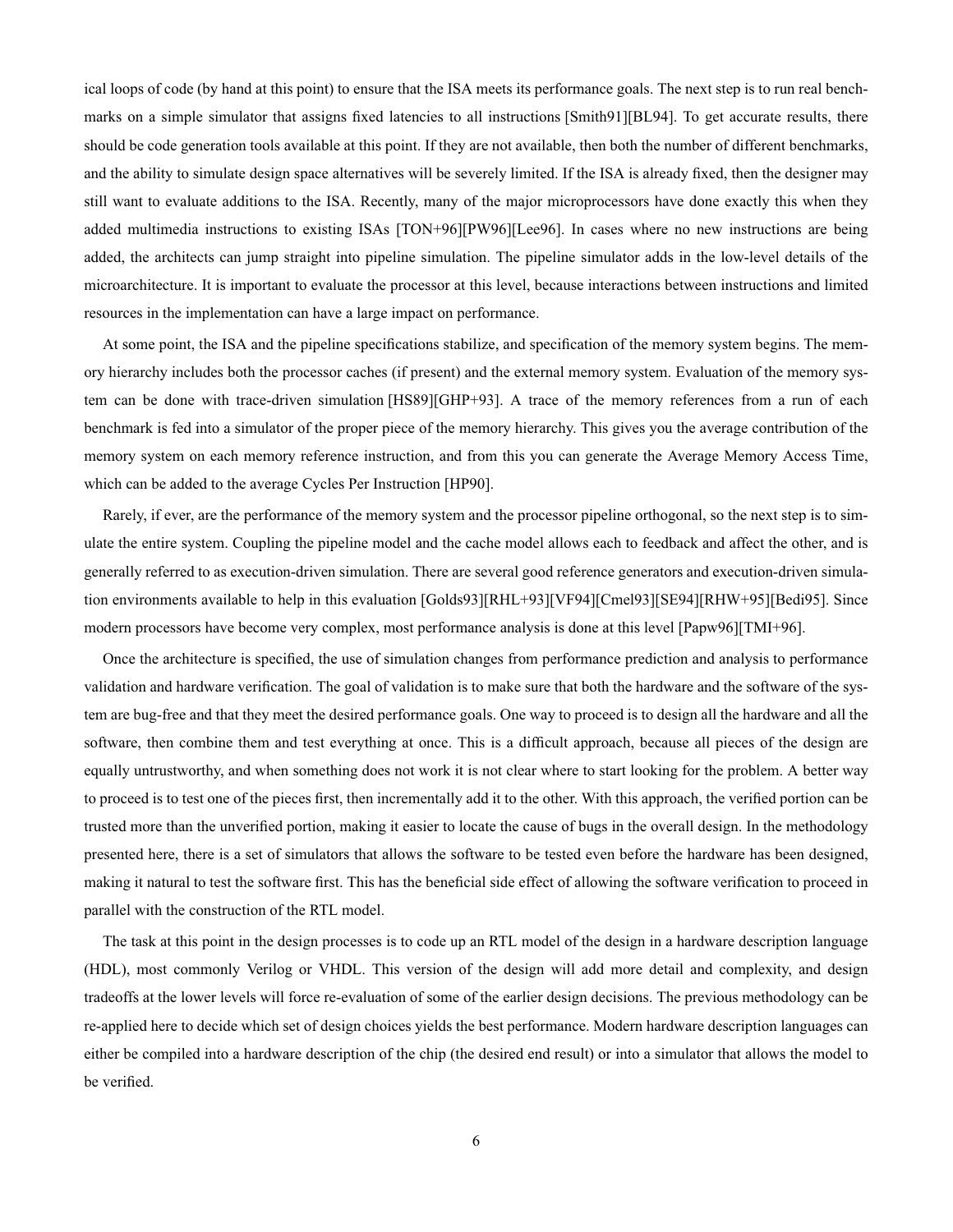When the RTL is fully specified, it is translated into the actual low-level gates and circuits. This process can be done by hand, or automated using a compiler that synthesizes the RTL into gates. There should be a way of simulating this level of the design to make sure that the translation matches the RTL model, since many times hand-laid out sections have human errors and synthesis tools are not bug-free. There is usually a way to translate the output of the synthesis tools back into an HDL to allow it to be simulated using the same framework in which the RTL was tested. A switch-level model can be extracted from the hand-laid out sections to allow those pieces to be simulated as well. At the very lowest level, circuit simulation tools allow critical circuits and paths to be modeled to make sure they function as expected and meet the desired timing.

This is the general approach for taking a computer system design from a gleam in the designer's eye to actual functional hardware. The next sections describe how we did this for the design of the MAGIC chip, and detail the simulation tools we used along the way.

### **4 FLASH Simulation Environment**

 Since the goal of the FLASH project was to design and fabricate the MAGIC chip, we needed more than just a written specification of the design; we needed the ability to simulate the design to evaluate different architectural tradeoffs. This presents a classic ordering problem, since one cannot simply write a detailed simulator for a design before the actual hardware specification is complete, and one cannot complete the written design specification without simulating critical design alternatives. The solution is to concurrently design both, starting with coarse grain simulations to gather approximate information, and evolving the hardware specification accordingly. This section details the genesis of the FLASH simulation environment, and describes how hardware/software codesign allowed the concurrent development of disparate parts of the machine.

#### **4.1 FlashLite and Threads**

To begin the task of designing MAGIC, we first needed to understand the relationship of MAGIC's performance to overall system performance. To discover this, we constructed FlashLite, a simulator for the entire FLASH machine. FlashLite uses an execution driven processor model [Golds93, RHW+95] to run real applications on a simulated FLASH machine. FlashLite sees every load and store in the application and lets each memory reference travel through the FLASH node, giving it the proper delay as it progresses. FlashLite is written in a fine-grained threads package that allows easy modelling of functional units and independent state machines that may interact in complex ways.

Figure 5 shows pseudo-code for a simple producer-consumer program written with the FlashLite threads package. The event-based threads package has three main routines: advance, await, and pause. In this example the main routine creates the Producer and Consumer threads, and then waits on the event FinishEvent. Each event is simply a counting semaphore with an initial eventcount of zero. When a thread wants to wait on an event, it calls await and passes the count to wait for as the second argument. An await call will block (de-schedule the active thread) if the eventcount of the specified event is less than the count passed in as the second argument. When the main thread blocks, either the Producer thread or the Consumer thread will be run since they are both ready. The Consumer immediately waits on the ProducerReady event, making the Producer thread the only ready thread. The Producer thread wants to do 10 cycles worth of work before notifying the Consumer thread that it is done. The pause call de-schedules the Producer thread for 10 cycles. There is a single global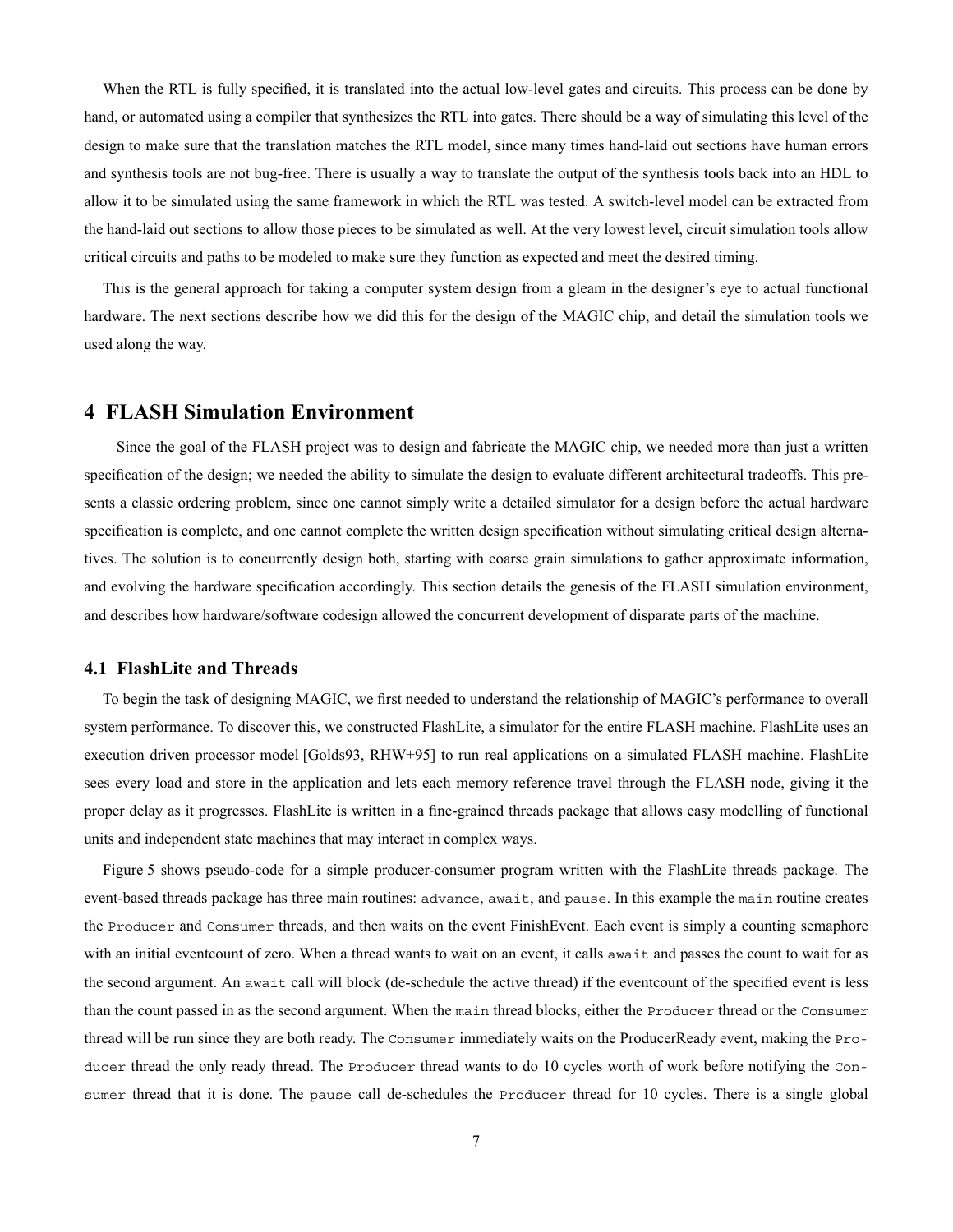```
main() {
    create task(Consumer, ...);
    create task(Producer, ...);
    await(&FinishEvent, 1);
    printf("Program finished successfully\n");/* will be here at time 15 */
}
void Producer(void) {
    pause(10); /* wait 10 cycles */
    advance(&ProducerReady); /* advance Consumer thread */await(&ConsumerDone, 1); /* wait for response */
    advance(&FinishEvent); /* advance main() */
}
void Consumer(void) {
    await(&ProducerReady, 1); /* wait for producer to produce */pause(5); /* wait 5 cycles */advance(&ConsumerDone); /* unblock producer */
}
```
*Figure 5.* FlashLite threads package code example.

eventcount for time that is a standard part of the threads package. Since there are no other active threads at this point, time is increased by 10 cycles and the Producer thread is scheduled again. This time it calls advance on ProducerReady which increments its eventcount to 1, and then blocks on an await call on the ConsumerDone event. Since the Consumer thread was waiting for the ProducerReady eventcount to be 1, it is marked as a ready thread at the point of the advance. However, the Producer thread does not yield control until it calls await. This is an important and powerful feature of the threads package all actions inside a thread are atomic until the thread calls either await or pause. Only on an await or a pause will a thread yield control to another available thread. This makes it easier to write critical sections and manage potentially complex thread interactions without giving up any of the power of parallel threads. To finish our example, the Consumer thread then does 5 cycles worth of work and informs the Producer that it has finished. The Producer wakes up and informs main that it is finished as well. Finally, the main routine wakes up and ends gracefully at time 15.

Though the example above is purposefully simple, it is possible to model very complex interactions quite easily with the threads package. We do play one important trick to make it easy to model points of arbitration (like scheduling a shared bus): we run the internal simulator ticks at twice the clock frequency of the system. It is easiest to think of this as running the simulation at half-cycle granularity (or alternatively as being analogous to two-phase hardware design). All normal system threads call advance, await, or pause on integral cycle counts. If two threads both want a shared bus on the same cycle, both may signify this with an advance of some event. Normally you would have an arbiter thread which wakes up when this event is advanced and runs a scheduling policy to decide which of the two requesters actually gets the bus. But the arbiter thread cannot run on integral cycle multiples, because it needs to wait until all possible requests for the bus have been posted to make the proper scheduling decision, and there is no implicit thread ordering within the same cycle. To solve this problem we have all arbitration threads run on half-cycle multiples. In this manner an arbiter thread can now see everyone who made requests for the bus on the previous integral cycle, and make an informed decision as to who really gets the bus. After making the decision, the arbiter thread waits a half-cycle to re-align itself to whole system clocks and advances the eventcount of the winner.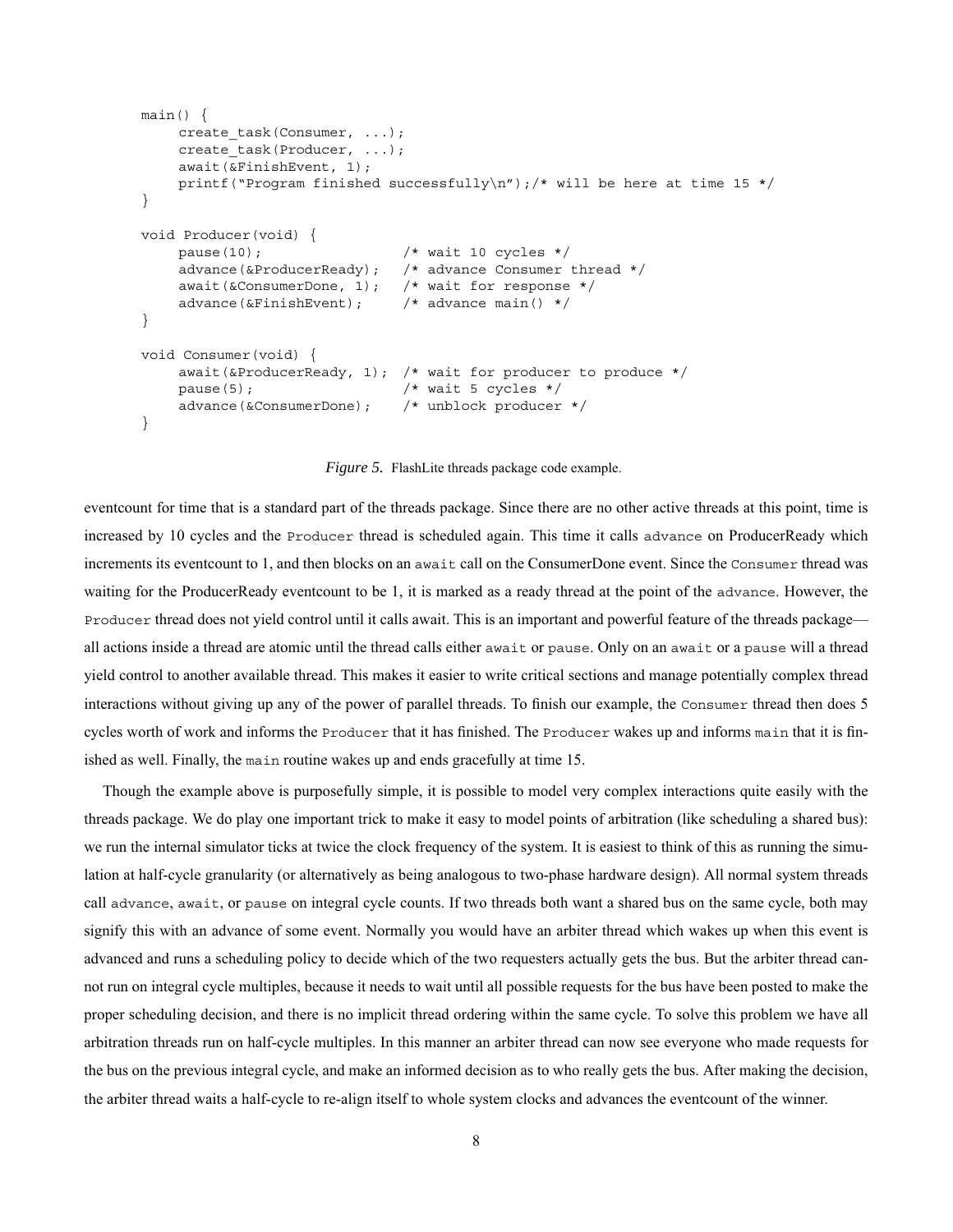

*Figure 6.* FlashLite threads modelling the entire FLASH system. FlashLite's protocol processor thread can be either a high-level model running the C handlers, or the low-level instruction set emulator (PPsim).

#### **4.2 High-Level Architectural Simulation**

Initially the FlashLite threads comprising the communication controller were an abstract model of the MAGIC chip, parameterized to have the same basic interfaces (a processor interface, a main memory interface, an I/O interface, and a network interface). At that point, we were able to vary high-level parameters to determine what we could do well in the software running on the protocol processor, and what needed to be done with support from the surrounding hardware. For our benchmarks we used parallel scientific applications from the SPLASH-2 application suite [WOT+95].

Our first high-level simulations confirmed our intuition for the need to separate MAGIC's data transfer logic from its control flow. Performing data movement in the protocol processor was simply too slow when added to its other bookkeeping responsibilities. It was clear that by separating the two, they could be overlapped—with the goal of hiding all of the protocol processing underneath the raw hardware datapath delay. Other system parameters we examined were the approximate effect of different MAGIC cache sizes, the effect of processor cache line size, the required number of on-chip data buffers, the effect of scheduling policies in the inbox, and the cost of pure software dispatch in the protocol processor. Software dispatch of an incoming message turned out to be a particularly costly operation to perform on the protocol processor. Our simulations showed that we would need at least 15 MAGIC cycles to properly dispatch an incoming message to the correct handler program counter without any hardware support. Since the rest of the local miss handler is only 10 MAGIC cycles, pure software dispatch would account for a substantial portion of the entire handler run time. We found that alternatively, the dispatch could be performed in a single cycle by a dedicated hardware memory in the Inbox. These simulations were done concurrently with the development of the MAGIC hardware specification, and advances in one fueled advances in the other.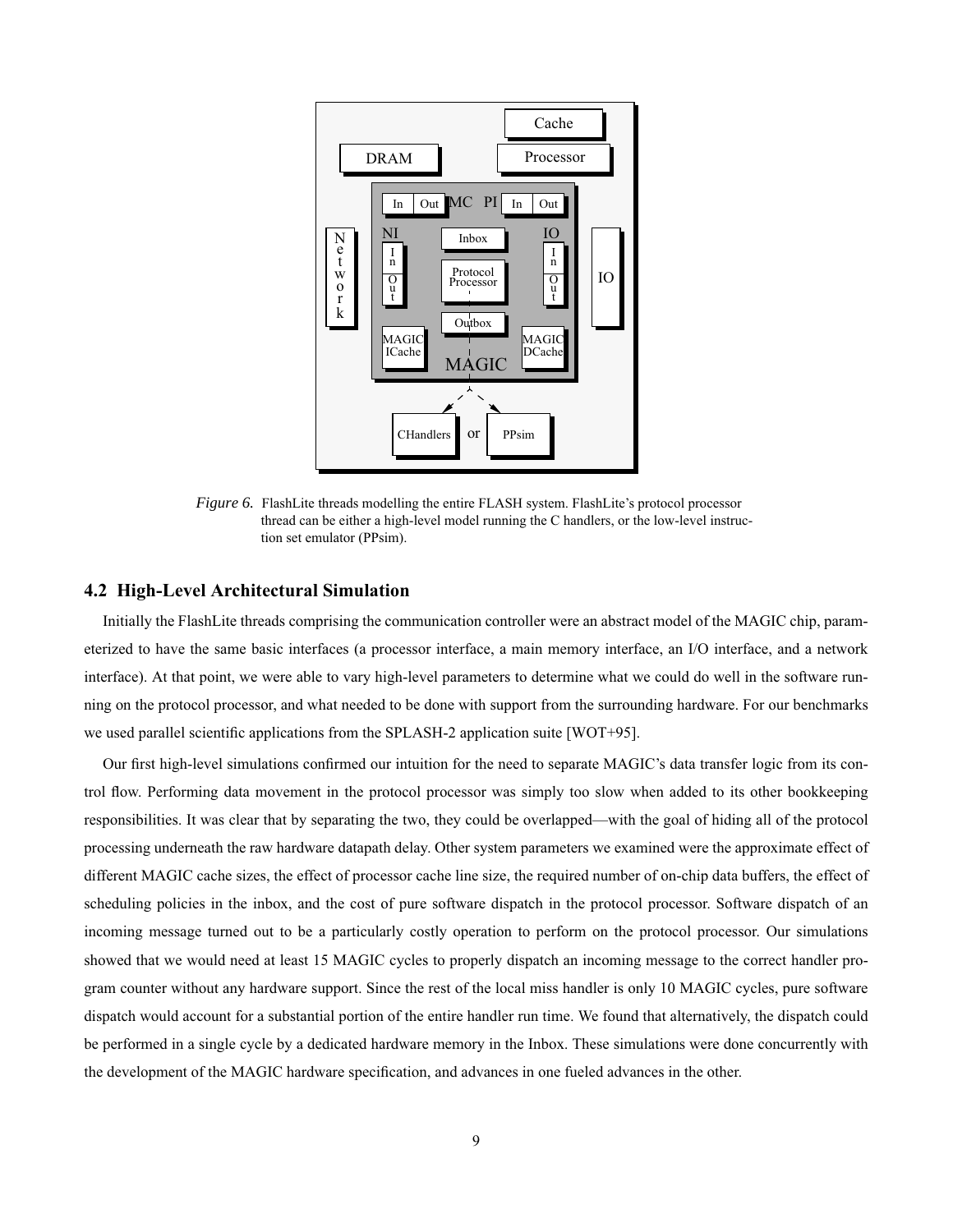As the hardware specification evolved, so did FlashLite. As shown in Figure 6, FlashLite has separate threads for each component in the FLASH node. In addition, the MAGIC chip itself is composed of 14 different FlashLite threads, which model the functionality of the various internal MAGIC units shown previously in Figure 3. Later we will show how the decomposition of the FLASH node into separate FlashLite threads plays an important role in our hardware/software codesign methodology by allowing us to replace a FlashLite thread with a lower-level model of the same hardware unit.

At this point FlashLite had accurate models of all the on-chip hardware interfaces (amounting to approximately 50,000 lines of C and C++ code), except for the protocol processor itself. This was natural, since the instruction set of the protocol processor had yet to be defined, it was impossible to have an accurate model for the embedded processor. However, FlashLite was still able to simulate the entire MAGIC chip within a FLASH system by having a high-level model of the protocol processor that ran the communication protocols in C (the "C handlers") and gave approximate delays to basic protocol actions like sending a message or manipulating protocol state. This ability proved crucial, as it allowed us to develop and debug the entire cache coherence protocol while the MAGIC hardware, the protocol processor instruction set, and the compiler for that instruction set were still being designed.

The cache coherence protocol is responsible for finding and returning the latest copy of a cache line when the main processor issues a cache miss. The protocol code running on the protocol processor maintains state on every cache line in the system, including the current owner of the cache line or the number and identification of all processors currently sharing the line. Because a multiprocessor is a distributed system, the protocol must be able to properly handle transient cases or race conditions where it directs a request to retrieve data from a certain processor but the data is no longer there when the request arrives. The protocol designer must ensure that the protocol code handles all such cases correctly. This can be a daunting task because it requires a simulator accurate enough to allow all the asynchronous timing permutations that can happen in a real distributed machine to occur in simulation. When we ran the entire protocol in FlashLite, even with C handlers, we found that all of the race conditions in the protocol actually did occur. This not only found several bugs in the protocol, it also found bugs and inefficiencies in the MAGIC hardware design itself. Many of the hardware problems were related to complex deadlock-avoidance issues and problems with central resource allocation that would have been painful to fix late in the design process. Because of the hardware/software codesign approach, however, these bugs were fixed relatively early in the design process.

#### **4.3 MAGIC Instruction Set Architecture**

 From our high-level simulations we had determined how fast the protocol processor needed to perform basic protocol actions. Simulations showed that to equalize the latency through the data transfer and control logic paths on a local processor cache miss, we needed to construct a two-way issue, superscalar processor with some additional support to make common protocol operations faster. We were now set to design the protocol processor instruction set, the boundary between the MAGIC hardware and the protocol software.

Our first step was to select a common instruction set architecture (ISA) as a base to simplify the task of porting software tools like compilers, instruction schedulers, and assemblers. We adopted the MIPS ISA, and extended it with branch-on-bit-set and branch-on-bit-clear instructions, as well as instructions for inserting, removing, and operating on bitfields within a larger word. These types of operations are common in protocol processing, where decisions are often made based on the encoded state of a particular cache line using data structures with packed bitfields. We added the extensions based on hand-analysis of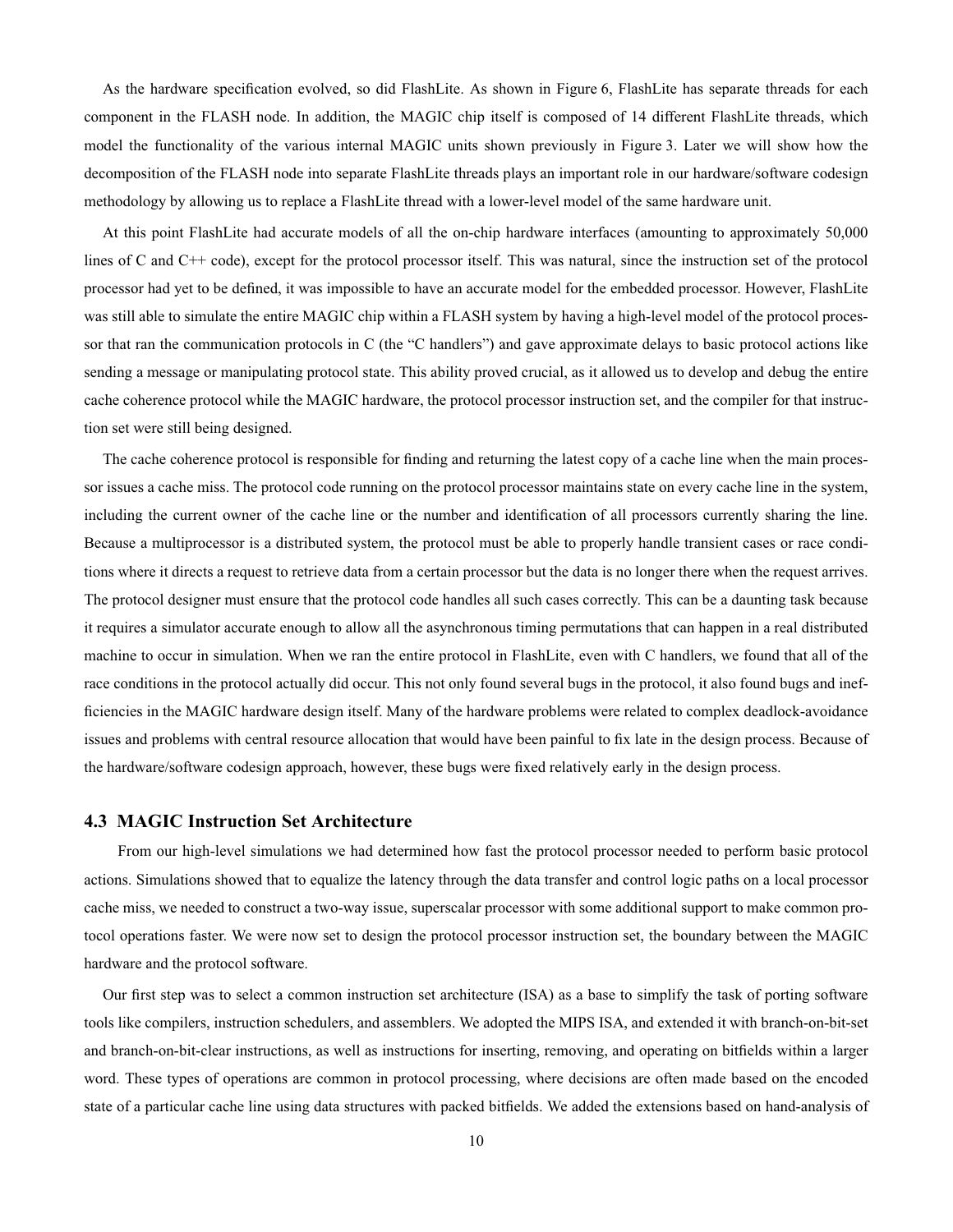"typical" protocol code and performance information from a previous machine [LLG+92]. Design time constraints and tool availability prevented us from evaluating the instruction set on FlashLite and drastically modifying our original choice of extensions; however, we were able to tune our initial design decisions. Subsequent simulations showed that for one set of benchmarks these bitfield instructions accounted for 38% of all ALU operations, and that the applications ran an average of 40% slower when we simulated a single-issue protocol processor and replaced our bitfield instructions with their equivalent sequences from the base instruction set [HKO+94].

Once we had an instruction set specification, we began developing the associated software tools:

- an instruction set emulator for the protocol processor
- a compiler (in our case a full port of gcc [Stall93]) to compile the C handlers down to protocol processor assembly language
- an instruction scheduler to schedule handler code properly for the two-way issue protocol processor [Smith92]
- an assembler.

The emulator, PPsim, became FlashLite's thread for the protocol processor (Figure 6). FlashLite retained the ability to run C handlers, but it could now also run the compiled protocol code sequences as they would be run on the real machine. Although using PPsim was slightly slower than running C handlers (see Table 5.1), it provided a model of the protocol processor with accurate timing. It also gave us new information like actual instruction counts, cycle counts, and accurate MAGIC instruction cache behavior. Running PPsim as the FlashLite protocol processor thread enabled us to debug all the software tools well before we ever ran any code on the RTL description of the MAGIC chip.

 Completely in parallel with the work on software tools and fine-tuning MAGIC parameters, we began work on coding the RTL from the MAGIC hardware specification. By this point we had already modified the hardware specification to take into account the discoveries of our high-level simulations. The next section describes how we kept the theme of hierarchical simulation alive within the verification process, and shows how that continued to allow us to work concurrently on different aspects of the MAGIC design.

### **5 Design Verification**

In any hardware/software codesigned system, both the hardware and the software must be verified to make sure they are bug-free. In FLASH, we needed to verify the embedded protocol processor, the surrounding MAGIC support hardware, and the communication protocol software that it runs. We took the approach of testing the protocol software thoroughly before trying to run it on the RTL model. This approach allowed for concurrency in the verification process, since the verification of the software happened while the RTL was still being written.

#### **5.1 Software verification**

We used three major techniques to verify the initial FLASH cache coherence protocol. First, as described in Section 4, we ran a large number of applications and benchmarks on the simulator, and loaded the protocol with assertions and other highlevel end-to-end checks. Most of the bugs in the protocol were found during this phase.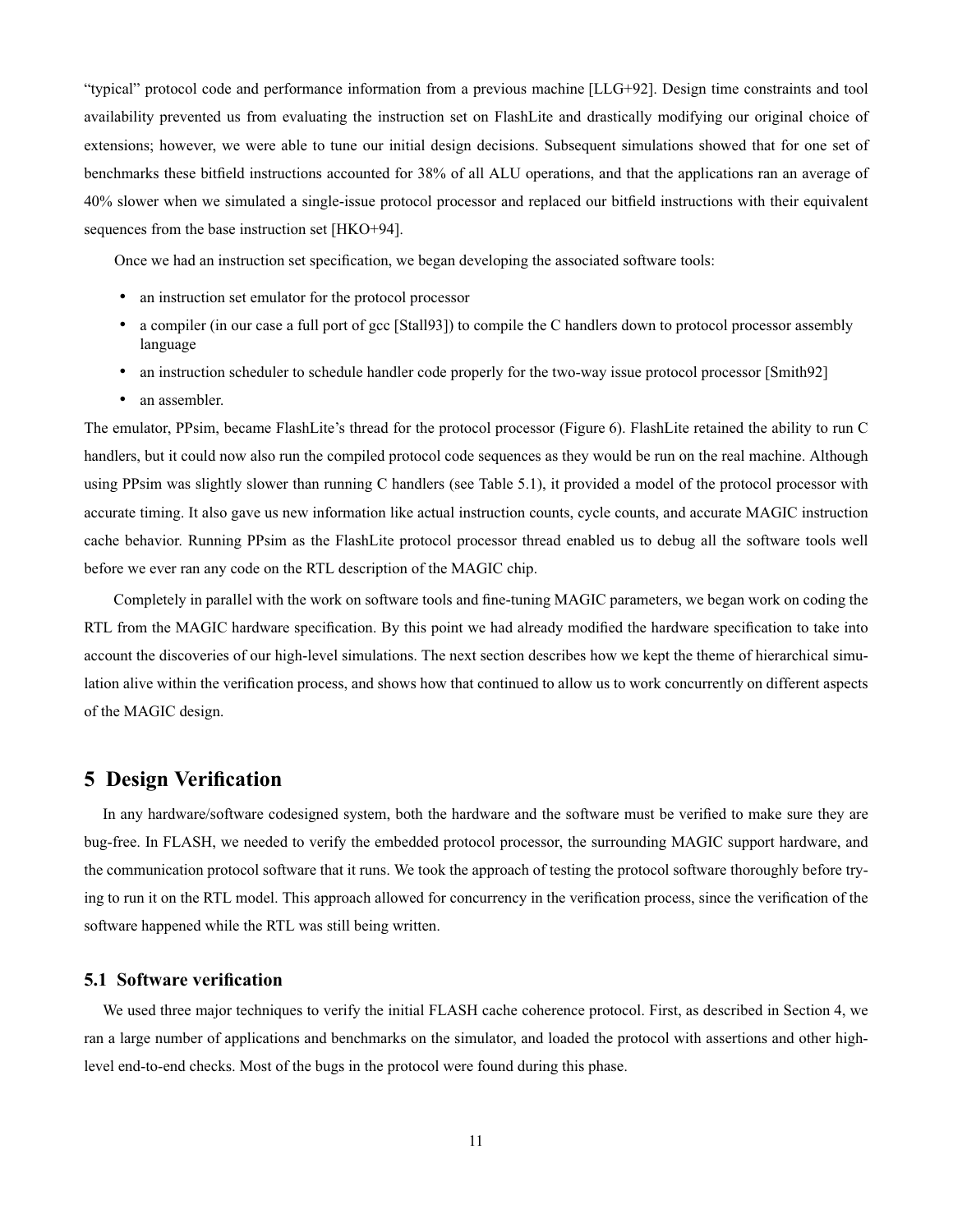Second, we used formal verification techniques [PD96] to ensure that the protocol did not deadlock, livelock, or violate any of its high-level consistency checks. This effort was reasonably successful—it found bugs in the protocol specification, though not in the actual protocol code. The protocol specification is a set of tables describing protocol state transitions from which the formal model was constructed. Our formal verification technique found errors in this documentation, but the implementation of the protocol code was correct. The effectiveness of our formal verification technique was limited by its demand for large amounts of memory and by its long run times, even when verifying simple systems. For the FLASH cache coherence protocol, we were only able to formally verify heavily constrained systems with a maximum of four nodes and limited amounts of queueing (2 messages) between the R10000 and MAGIC as well as between MAGIC chips.

Third, we used coverage analysis to find the portions of the protocol that had not been exercised. The analysis showed that portions of the protocol that dealt with exceptional cases, like queues filling or running out of data buffers, were not being executed. To verify these cases, we modified some of the machine simulation parameters, (e.g. queue sizes, cache sizes, number of data buffers) to force the unexecuted code to run. Unfortunately, even though every line of code executed successfully, it does not prove that the protocol is totally correct, since the protocol's saved state would also need to be enumerated per each line of code. Nonetheless, combining coverage analysis with the first two techniques gave us a reasonable level of confidence in the protocol.

#### **5.2 Hardware verification**

Our simulation system of Section 4 models the entire machine. It is completely self contained, needing only a high-level application program as input to the simulator. The MAGIC hardware design, on the other hand, is just a piece of the whole system, so the pins of the chip act as an interface between it and the rest of the world. To test MAGIC (or any isolated hardware component), something needs to control this external interface. In the FLASH verification system, we built a simulation hookup (Figure 7), that allows the pins of the MAGIC chip to be controlled by a high-level simulator. On each side of the pin boundary, there are two choices of simulators or hardware models to plug in. On the simulator side, we can either plug in a scaffolding built for writing directed diagnostics, called the HLL environment, or we can plug in FlashLite. The hardware side of the hookup can either be the behavioral RTL model (written in Verilog and simulated with Chronologic's VCS simulator), or the gate-level design. We will describe each of these four components in detail.

The first component is the HLL environment, which has two pieces: an interface library that is common to all the diagnostics and a directed self-checking diagnostic. The interface library has a C++ class for each of the interfaces of the MAGIC chip. These classes abstract the interface, making it very easy to insert requests, extract replies, and check the values of pins. A diagnostic for MAGIC also has two major parts. The first is the C++ program that controls the external interfaces of the chip by calling the aforementioned interface library routines, and the second is a software program that runs on the protocol processor. All requests inserted into the chip by the HLL will eventually reach the protocol processor, allowing the diagnostic code running there to act on them. This makes it quite easy to test the inbound paths into MAGIC. The protocol processor code can also send messages to the external interfaces to test the outbound paths; these outgoing messages will be received again by the HLL portion of the diagnostic. One of the goals of the MAGIC design was to make all of the interesting state in the hardware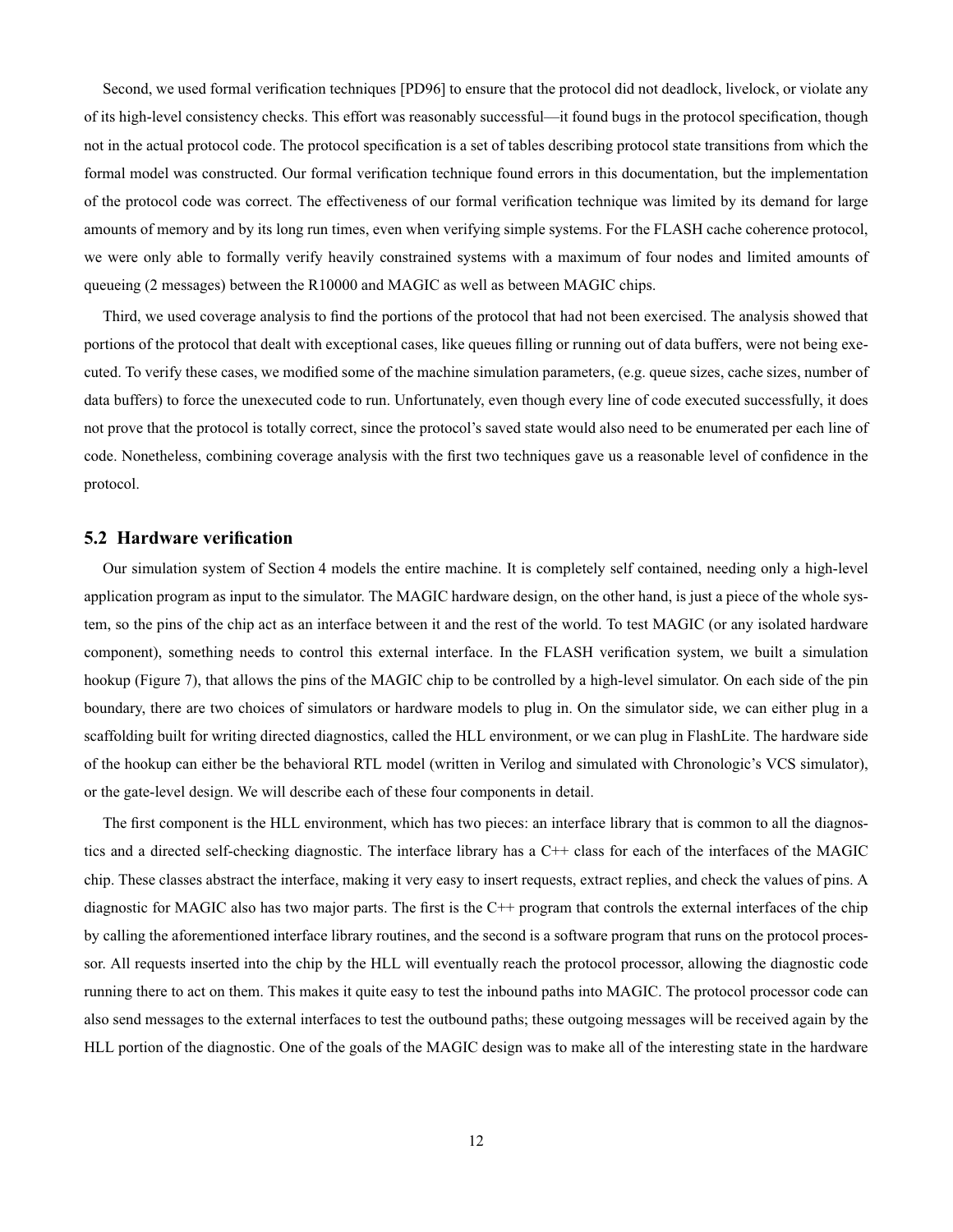

*Figure 7.* FLASH Simulator-Hardware hookup, allowing plug and play of models at different levels of the design hierarchy.

support units visible to the protocol processor. This way, a diagnostic can make sure that a unit is in the proper state after a certain event, or the diagnostic can set the unit up with the proper initial conditions for a particular test.

Having a processor in the core of MAGIC is a very powerful diagnostic aid. Many large, purely hardware, designs end up breaking the chip up into sub-units and then testing each sub-unit in isolation. This is necessary because there may be no way to control internal arbitration or resource allocation from the pins of the chip. In the FLASH design, each sub-unit on the chip is accessible by the protocol processor. This allows diagnostics to easily control the sub-units, while still operating in a full chip environment. Not only does this make all sub-unit interactions realistic, it also allows all 270 of our diagnostics to be run on the tester, since everything is done from the pins.

The other simulator we can plug into the simulator-hardware hookup is FlashLite. This is another example of how we leverage hierarchical simulation in the verification effort. Using FlashLite allows us to simulate large system configurations with the RTL model of the hardware. Normally, simulating an N-processor multiprocessor with the RTL model would require instantiating N copies of the RTL design, resulting in a simulation that runs 1/N times the speed of a single processor run. We did something different in FLASH—we took the FlashLite simulator and added the ability to replace a single node's MAGIC model (and its associated 14 FlashLite threads) with the RTL version. This cosimulation or multi-level simulation approach is similar to the NWO simulation system used in the MIT Alewife design [ABC+95] and that used in [PM96].

When connecting FlashLite and our RTL simulation together we need to communicate a set of boundary signals back and forth between them. This set of signals is nominally the pins of the MAGIC chip, but need not be limited to externally observable signals. For example, we also communicate internal protocol processor signals up to FlashLite so that we can do some high-level checks to ensure that the protocol processor is functioning properly. Because of ordering and arbitration issues, FlashLite needs to communicate with the RTL model on every cycle. From FlashLite's perspective there is very little difference between an RTL model of the MAGIC chip and the normal FlashLite threads model—the interface is kept the same. Consider a processor cache miss. Normally FlashLite's processor thread would arbitrate for the bus and then call the AddToProcessorInterfaceQueue function which adds the processor's request to MAGIC's input queue. When the FlashLite node is an RTL node, it does exactly the same thing, except AddToProcessorInterfaceQueue communicates the processor request to the RTL model by appropriately setting the processor bus signals in the FlashLite-RTL interface.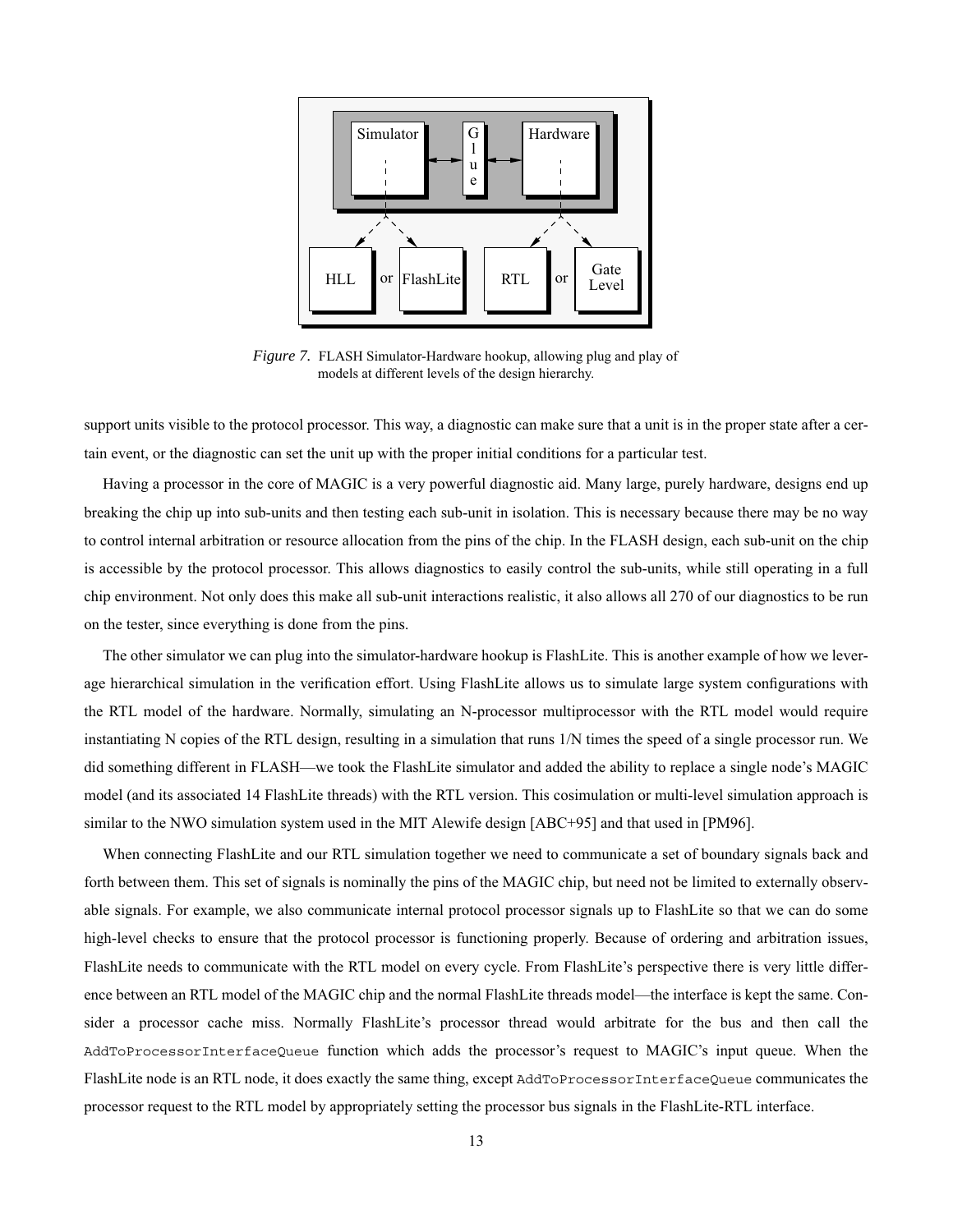Because we have to communicate with the RTL on every cycle, the interface needs to be efficient. One way to communicate between the simulators is to use sockets. This has the advantages of coding ease, portability, and good parallelism, since the two simulators can be on different machines and different architectures. The downside is that the socket interface can be slow when there is a lot of data to be moved. The other option (and the one we ultimately adopted) is to communicate between the two simulators using shared memory. From our experience, this has the advantage of being about 15% faster than the socketsbased approach. The limitation of this approach is that both simulators need to run on the same machine, though if that machine is a multiprocessor parallelism is still possible.

The end result is an N-processor simulation with N-1 high-level FlashLite nodes, and 1 RTL node, running at essentially the same speed as a single stand-alone RTL node. In addition, this enables us to run real parallel applications on the RTL model, allowing us to check both the functionality and performance of the low-level hardware design. Optionally, we can go one step farther than replacing just the MAGIC chip in the multiprocessor simulation. We can also replace one of the FlashLite main processor models with the MIPS R10000 RTL model. This approach is especially useful for ensuring the correctness of MAGIC's processor interface, since the interactions between the R10000 and the MAGIC chip are realistic.

Finally, we have the ability to replace the behavioral RTL model with the synthesized gate-level model of the MAGIC chip. We use Synopsys to synthesize our Verilog into low-level gate primitives, and simulation libraries provided by LSI Logic that allow us to simulate the gate-level model with VCS. Though the gate-level model can run with either simulator (the HLL, or FlashLite), most of the verification work was done on the behavioral RTL model, since it runs approximately four times faster (see Table 5.1). Another difficulty with the gate-level model is that signals can be renamed or optimized away, making debugging difficult. This has the unfortunate side-effect of rendering much of the sanity checking code (called *snoopers*) unusable. Once all the diagnostics run correctly on the behavioral RTL model, we run the same regression on the gate-level model, which is the ultimate test of the design's functionality and performance. For the custom-designed data buffers, we performed switch-level simulation with IRSim and transistor-level simulation with Spice. These simulators only run on very small portions of the design, yet they are slower than the RTL gate-level simulation by factors of 100 and 10,000 respectively.

| <b>Simulation Level</b>                   | Speed (cycles/second) |
|-------------------------------------------|-----------------------|
| FlashLite—C Handlers                      | 90,000                |
| FlashLite—PPsim                           | 80,000                |
| HLL-Behavioral RTL                        |                       |
| $HLL$ —Behavioral RTL + Coverage Analysis |                       |
| HLL-Gate-Level                            |                       |

**Table 5.1. Simulation Speed at Different Levels in the Hierarchy**

### **5.3 Snoopers & Coverage**

In a large complicated design such as MAGIC, diagnostics may run for many thousands of clock cycles before a bug will actually cause something noticeable to go wrong in the simulation. As an example, consider the pending counter associated with each on-chip data buffer in MAGIC. The pending counter is incremented each time a unit wants to use the data buffer, and decremented when the unit has finished using it. If a unit erroneously decrements the pending count or the hardware mis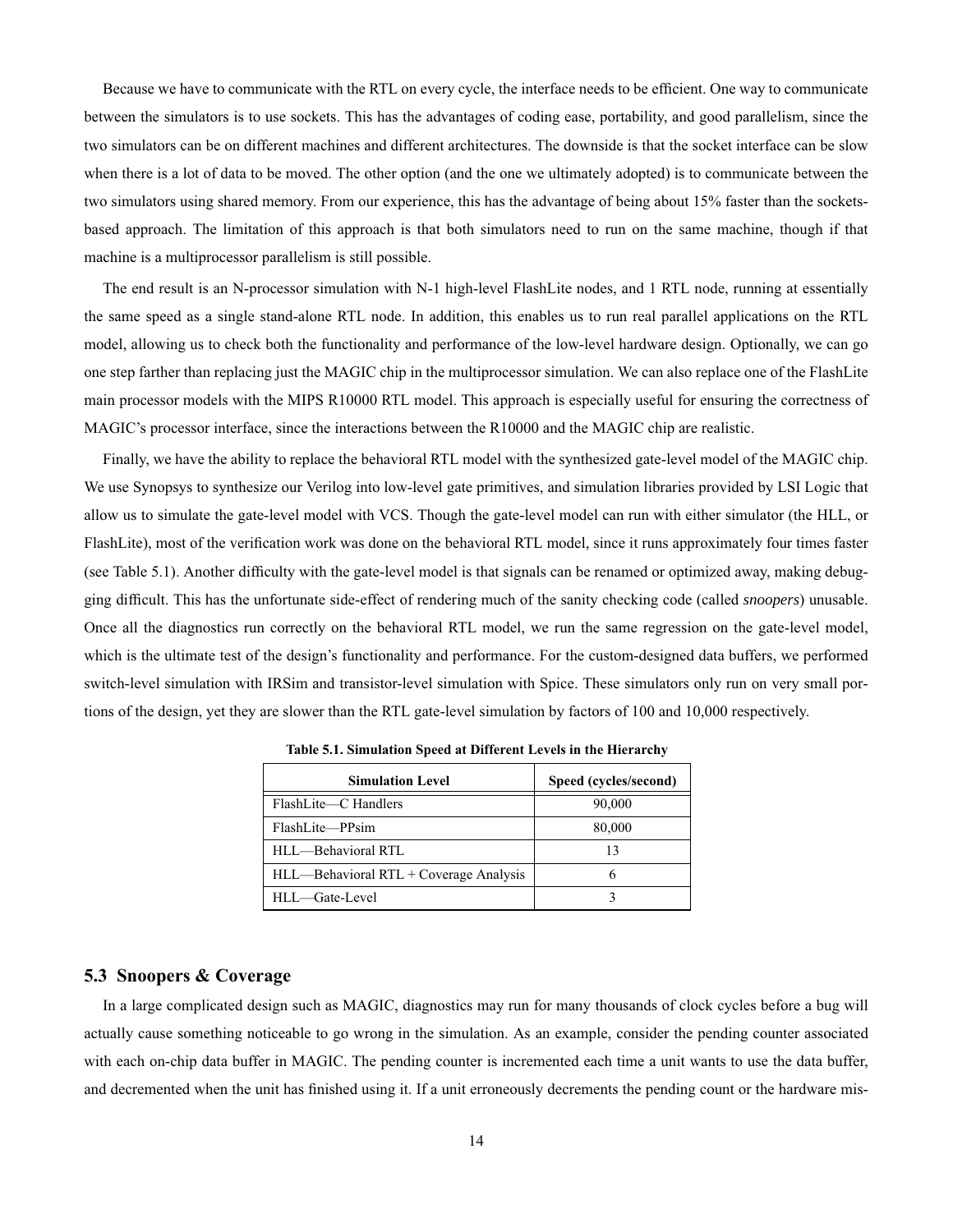takenly decrements the count twice, the count may be decremented below zero, resulting in a large positive pending count on the buffer and preventing it from ever being deallocated. A diagnostic may not detect this bug unless it happens as many times as there are data buffers in the design (at which point the diagnostic would detect system deadlock). To quickly catch problems like this, we wrote a set of code called *snoopers*, that constantly watch the hardware to make sure that nothing bad is happening. This is a common technique that is used in many computer system designs [MHR96][KL96]. One such snooper, located in the data buffer allocator, checks to make sure the four-bit pending count is never decremented below zero or incremented above fifteen. Snoopers can be very low-level or quite high-level. An example of a low-level snooper is the check that we added to the behavioral logic for n-way one-hot multiplexers. This snooper makes sure that one, and only one, mux select is active at any time. If a hardware bug causes more than one mux select to be active, the snooper prints out an error message, and ends the simulation. The network interface has one of the highest level snoopers. This snooper watches all messages that enter from the network, and makes sure that the data and control information are routed to the proper places within MAGIC.

If cycle-accurate (or event-accurate) simulators for parts of the hardware design are available, then these too can be used as snoopers. We run the PPsim instruction set emulator with every hardware RTL simulation. All the inputs to the real protocol processor are also sent to PPsim, and the two models compare the values that are written into the register file on every cycle. Since many hardware bugs cause bad data to end up in the registers of the protocol processor, this snooper is very effective at detecting problems. Cycle-accurate snoopers also allow non-self-checking, random diagnostics to be run. Any stream of random references can be fed into the hardware, and the simulator will point out whenever the hardware does something different [HMK96]. Without the snooper, the random diagnostic would need some way of figuring out that it is running properly.

Recall that to help verify the FLASH protocol we used instruction coverage as a metric to find out where we needed to expend more testing effort. In the hardware verification, we used two similar techniques. The first is toggle coverage, which tells the designer which signals in the design did not take on both a one and a zero value. The diagnostics in the FLASH regression suite toggle almost 100% of the signals in the design. The second hardware verification technique that we used was state coverage [HH96]. Whereas toggle coverage looks at each signal in isolation, state coverage looks at each state machine in the design, and makes sure that all possible states have been reached. The first goal is to make sure that each state machine reaches each of its possible states, and takes each of its possible state transitions. Once that goal is achieved, the next goal is to ensure that all combinations (or cross-products) of the state machines are reached. When more than one state machine is involved, some state combinations are impossible, requiring the designer to identify the valid combinations to produce useful results from the state coverage tool. When either the toggle coverage or state coverage indicated untested portions of the MAGIC design, we added diagnostics to our regression suite to cover these cases.

# **6 Conclusions**

Hardware/software codesign produces an optimal overall design by supporting performance and design validation early in the design process, allowing substantial concurrency in the design, and shortening the design time of the project as a whole. Figure 8 shows graphically how hardware/software codesign enabled us to overlap major portions of the MAGIC design. Using the Stanford FLASH multiprocessor as an example, we showed how initial, fast coarse-grain simulations provided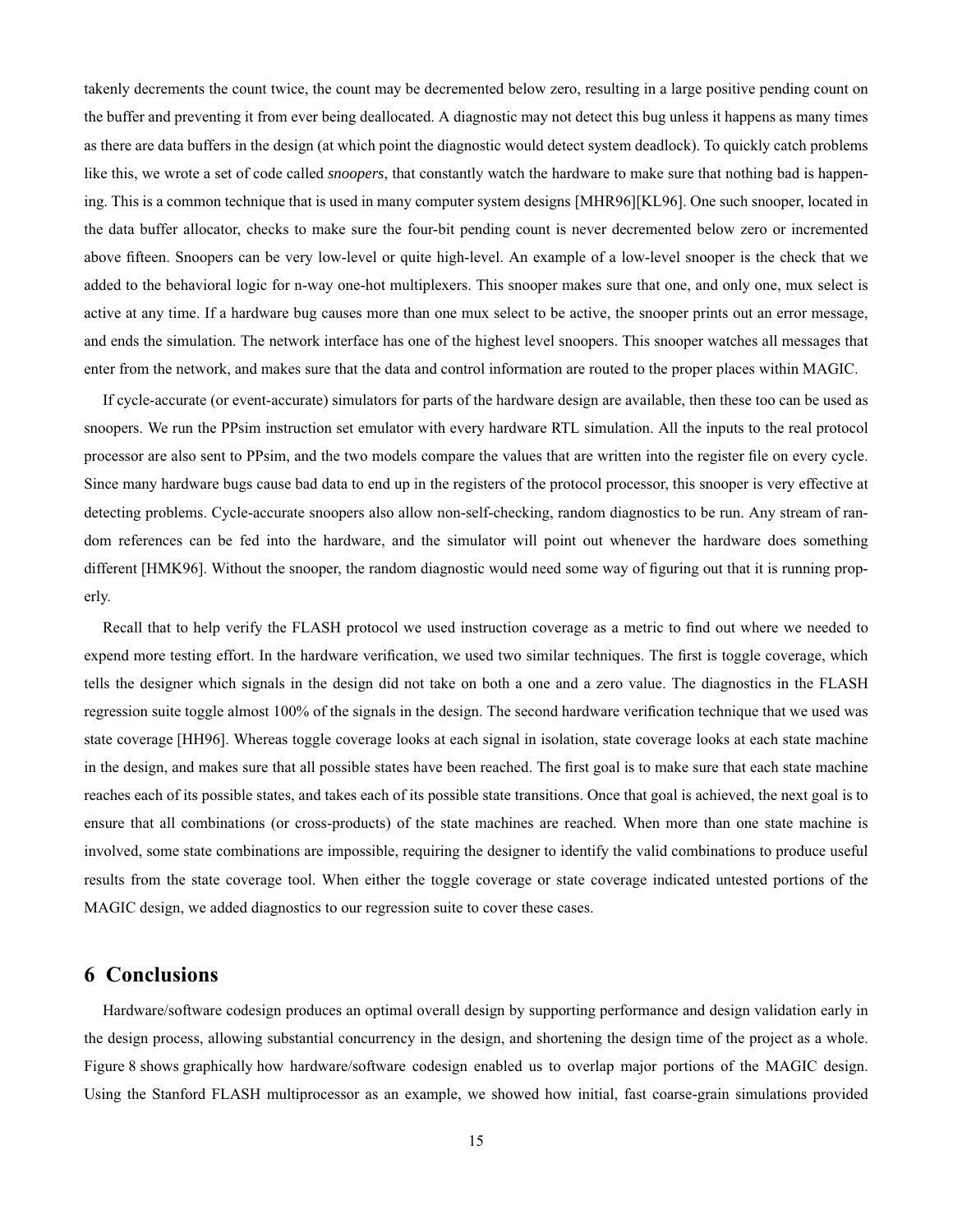

*Figure 8.* Concurrent development of tasks in the MAGIC design.

rough ideas about overall machine performance, helped debug the protocol software, and influenced lower-level hardware design decisions. As the hardware specification progressed, the simulator became more accurate, driving more hardware changes and finding more bugs. Performance goals were considered at every step in the design process, making it likely that the final system will reach those goals.

As is often the case, verification of the design consumes the most effort. Though external factors prevent us from presenting an accurate design time for the FLASH project as a whole, it is safe to say that the last eleven months of the project were dominated by the hardware verification process. Hardware/software codesign helps to shorten that time. Hierarchical simulation allows software verification to be overlapped with the low-level hardware design, and adds the ability to verify the RTL model in multiple environments. Coupling RTL simulations with higher-level tools like snoopers and formal coverage analysis focuses the designer on the portions of the design that remain untested, allowing him to write more effective diagnostics.

Ultimately, to reap the most benefit from hardware/software codesign, the designer must be willing to concurrently develop multiple levels of the design. This philosophy is contrary to the traditional serialized design approach, and requires a wellstructured design environment. In particular it needs a flexible simulation environment that can model the system at varying levels of abstraction and a verification strategy that allows the software to be verified while the hardware is still being designed. Given this mindset and these tools, hardware/software codesign provides a methodology that guides this concurrent design process, minimizing design time while still achieving its performance targets.

# **Acknowledgments**

The authors would like to thank all the members of the Stanford FLASH multiprocessor team. We would also like to thank Earl Killian, Todd Mowry, and James Laudon for their work on the FlashLite threads package. FLASH is supported by ARPA contract number DABT63-94-C-0054.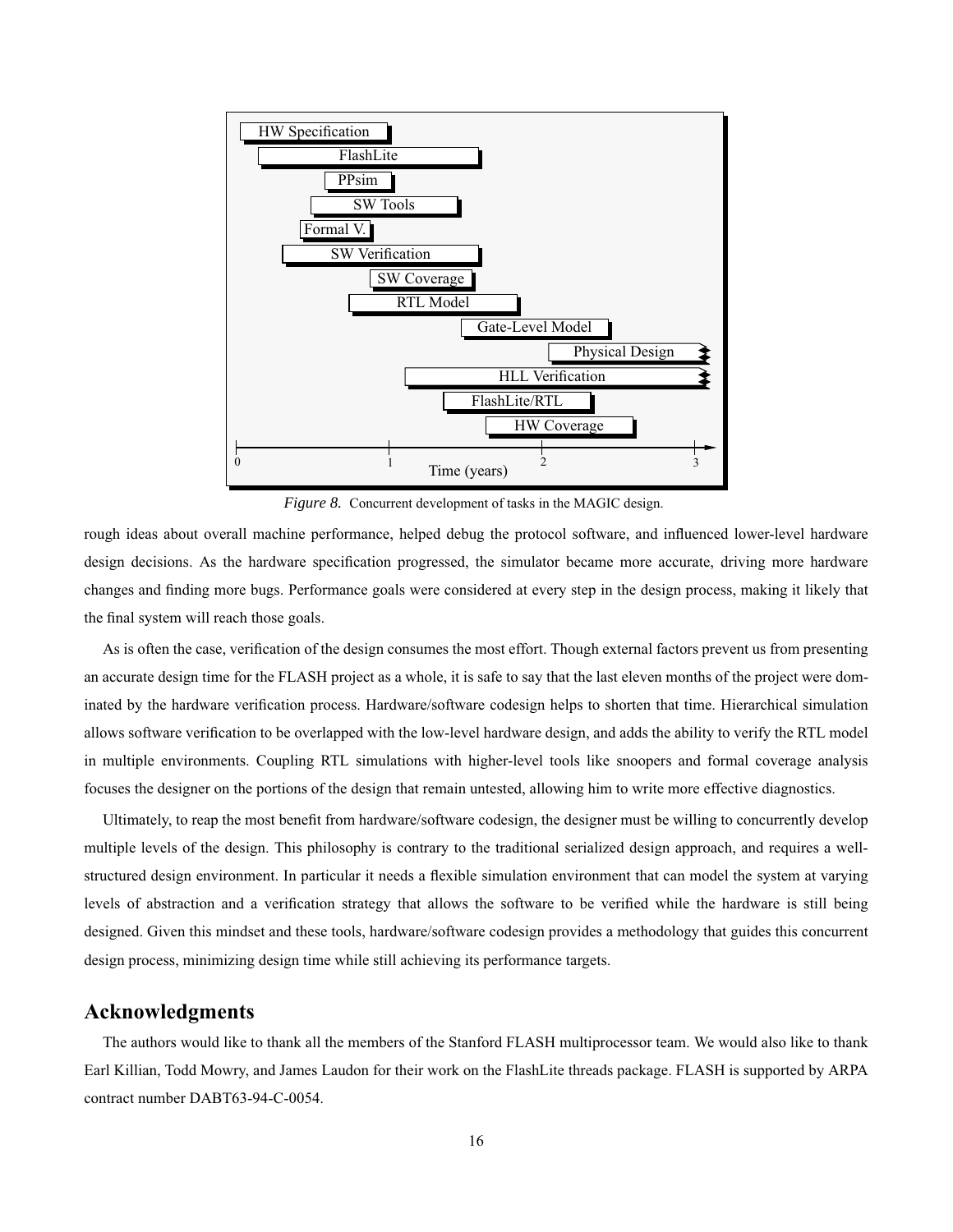### **References**

- [ABC+95] Anant Agarwal et al. The MIT Alewife Machine: Architecture and Performance. In *Proceedings of the 22nd International Symposium on Computer Architecture*, pages 2-13, Santa Margherita Ligure, Italy, June 1995.
- [Bedi95] Robert C. Bedicheck. Talisman: Fast and Accurate Multicomputer Simulation. In *Sigmetrics*, Ottawa, Ontario, Canada, May 1995.
- [BL94] Thomas Ball and James R. Larus. Optimially Profiling and Tracing Programs. *ACM Transactions on Programming Languages and Systems*, Vol 16 #4, pages 1319-1360, July 1994.
- [Cmel93] Bob Cmelik. The SHADE Simulator. *Sun-Labs Technical Report*, 1993.
- [GHP+93] Jeffrey D. Gee et al. Cache Performance of the SPEC Benchmark Suite. *IEEE Micro*, 3, 2, August 1993.
- [Golds93] Stephen Goldschmidt. Simulation of Multiprocessors: Accuracy and Performance. Ph.D. Thesis, Stanford University, June 1993.
- [HKO+94] Mark Heinrich et al. The Performance Impact of Flexibility in the Stanford FLASH Multiprocessor. In *Proceedings of the 6th International Conference on Architectural Support for Programming Languages and Operating Systems*, pages 274-285, San Jose, CA, October 1994.
- [HH95] John Hennessy and Mark Heinrich. Hardware/Software Co-Design of Processors: Concepts and Examples. In *Proceedings of the NATO Advanced Study Institute*, Tremezzo, Italy, June 1995.
- [HH96] Richard C. Ho and Mark A. Horowitz. Validation Coverage Analysis for Complex Digital Designs. To appear in *Proceedings of the IEEE/ACM International Conference on CAD*, San Jose, CA, November 1996.
- [HMK96] A. Hosseini, D. Mauroidis, and P. Konas. Code Generation and Analysis for the Functional Verification of Microprocessors. *DAC*, pages 305-310*,* Las Vegas, NV, 1996.
- [HP90] John Hennessy and David Patterson. *Computer Architecture: A Quantitative Approach*. Morgan Kaufmann Publishers, San Mateo, CA, 1990.
- [HS89] Mark D. Hill and Alan Jay Smith. Evaluating Associativity in CPU Caches. *IEEE Transactions on Computers*, C-38, 12, pages 1612-1630, December 1989.
- [KL96] M. Kantrowitz and L Noack. I'm done simulating; Now What? Verification Coverage Analysis and Correctness Checking of the DECchip 21164 ALPHA Microprocessor. *DAC*, pages 325-330, Las Vegas, NV, 1996.
- [KOH+94] Jeffrey Kuskin et al. The Stanford FLASH Multiprocessor. In *Proceedings of the 21st International Symposium on Computer Architecture*, pages 302-313, Chicago, IL, April 1994.
- [Lee96] R. Lee. Subword Parallelism with MAX-2. *IEEE Micro*, Vol 16 #4, pages 51-59, August 1996.
- [LIN88] J. J. Dongarra. The LINPACK Benchmark: An Explanation. *SuperComputing*, pages 10-14, Spring 1988.
- [LLG+92] Daniel Lenoski et al. The Stanford DASH Multiprocessor. *IEEE Computer*, 25(3):63-79, March 1992.
- [MHR96] J. Monaco, D. Holloway, and R. Raina. Functional Verification Methodology For The PowerPC 604tm Microprocessor. *DAC*, pages 319-324, Las Vegas, NV, 1996.
- [MS96] L. McVoy and S. Staelin. lmbench: Portable tools for performance analysis. *USENIX*, January 1996.
- [NAS85] D. H.Bailey and J. Barton. The NAS Kernel Benchmark Program. Technical Report 86711, Ames Research Center, Moffett Field, Calif., August 1985.
- [Papw96] D. Papworth. Tuning the Pentium Pro Microarchitecture. *IEEE Micro,* Vol 19 #2, pages 8-15, April 1996.
- [PD96] Seungjoon Park and David Dill. Verification of FLASH Cache Coherence Protocol by Aggregation of Distributed Transactions. In *Proceedings of 8th ACM Symposium on Parallel Algorithms and Architectures*, pages 288-296, Padova, Italy, June 1996.
- [PM96] V. Popescu and B. McNamara. Innovative Verification Strategy Reduces Design Cycle Time For High-End SPARC. *DAC*, pages 311-314, Las Vegas, NV, 1996.
- [PW96] A. Peleg and U. Weiser. MMX Technology Extensions to the Intel Architecture. *IEEE Micro*, Vol 16 #4, pages 42-50, August 1996.
- [RHL+93] Steven K. Reinhardt et al. The Wisconsin WindTunnel: Virtual Prototyping of Parallel Computers. *Sigmetrics*, Santa Clara, CA, 1993.
- [RHW+95] Mendel Rosenblum, Stephen Herrod, Emmett Witchel et al. Complete Computer Simulation: The SimOS Approach. *IEEE Parallel and Distributed Technologies*, pages 34-43, Winter 1995.
- [SE94] Amitabh Srivastava and Alal Eustace. ATOM: a system for building customized program analysis tools. *SIGPLAN Notices*, vol29, no. 6, pages 196-205, June 1994.
- [Smith91] Michael David Smith. Tracing with Pixie. Technical Report CSL-TR-91-497, Computer Systems Laboratory, Stanford University, November 1991.
- [Smith92] Michael David Smith. Support for Speculative Execution in High-Performance Processors. Ph.D. Thesis, Technical Report CSL-TR-93-556, Stanford University, November 1992.
- [SPEC95] Standard Performance Evaluation Corporation. The SPEC95 benchmark suite. http://www.specbench.org.
- [Stall93] Richard Stallman. Using and Porting GNU CC. Free Software Foundation, Cambridge, MA, June 1993.